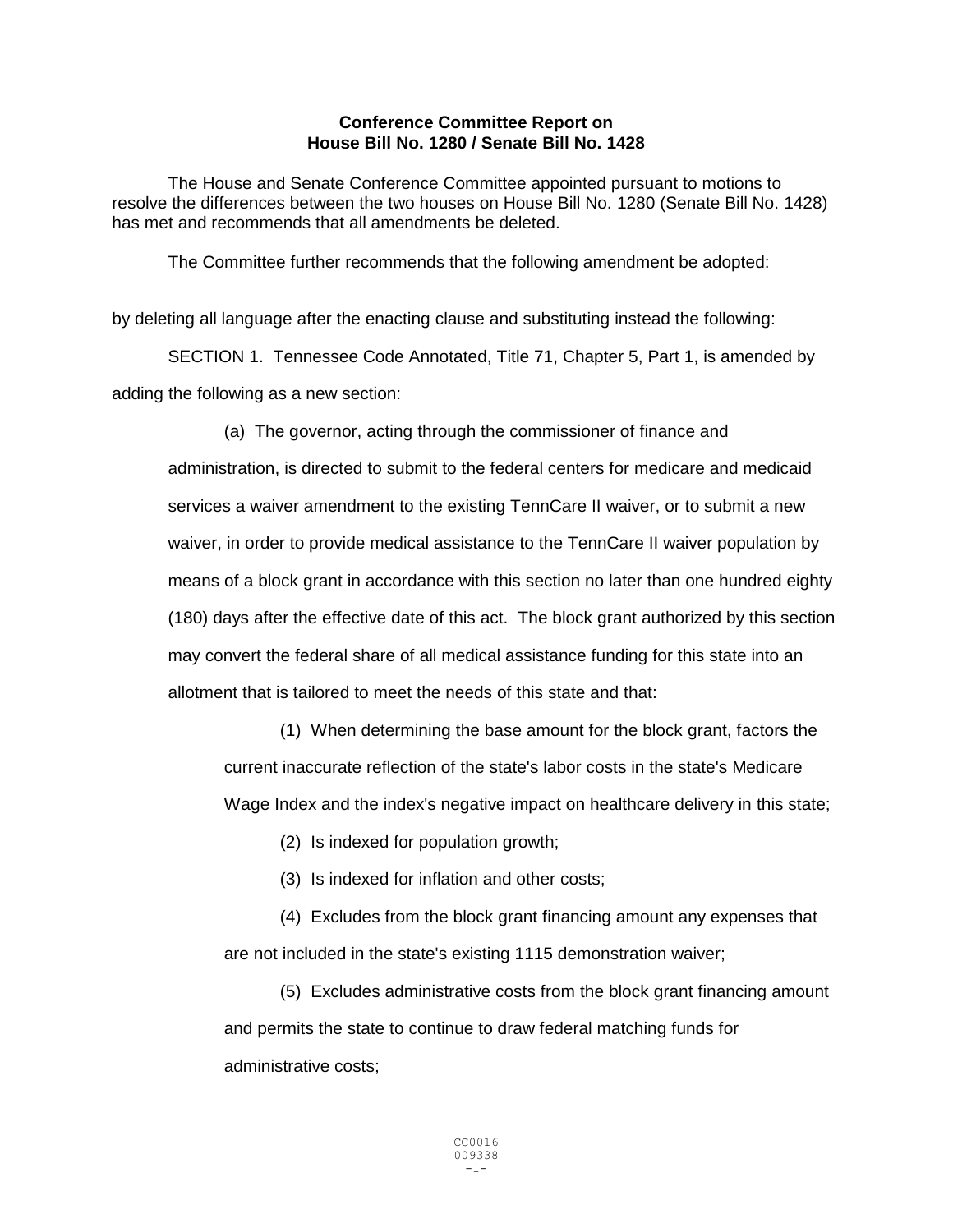(6) Provides the state with maximum flexibility with regard to existing federal mandates and regulations and with implementing cost controls as determined appropriate by the state, and either exempts the state from the requirements of any new mandates, regulations, or federal court orders during the period of block grant financing or increases the amount of block grant financing to offset any cost increases to the state from such mandates, regulations, or federal court orders;

(7) Provides the state with maximum flexibility regarding pharmacy benefits including fluctuation of prescription drug costs, diabetic testing supplies, and over-the-counter medications;

(8) Provides the state with maximum flexibility to serve other needy populations with distinct financial or healthcare needs; and

(9) Remains at the level set according to the block grant without any decrease in the federal share of all medical assistance funding for this state based on deflation or a reduction in population.

(b) A waiver amendment to the existing TennCare II waiver requested pursuant to subsection (a), if approved by the federal government and the commissioner of finance and administration, does not take effect unless subsequently authorized by joint resolution of the general assembly.

SECTION 2. This act shall take effect upon becoming a law, the public welfare requiring it.